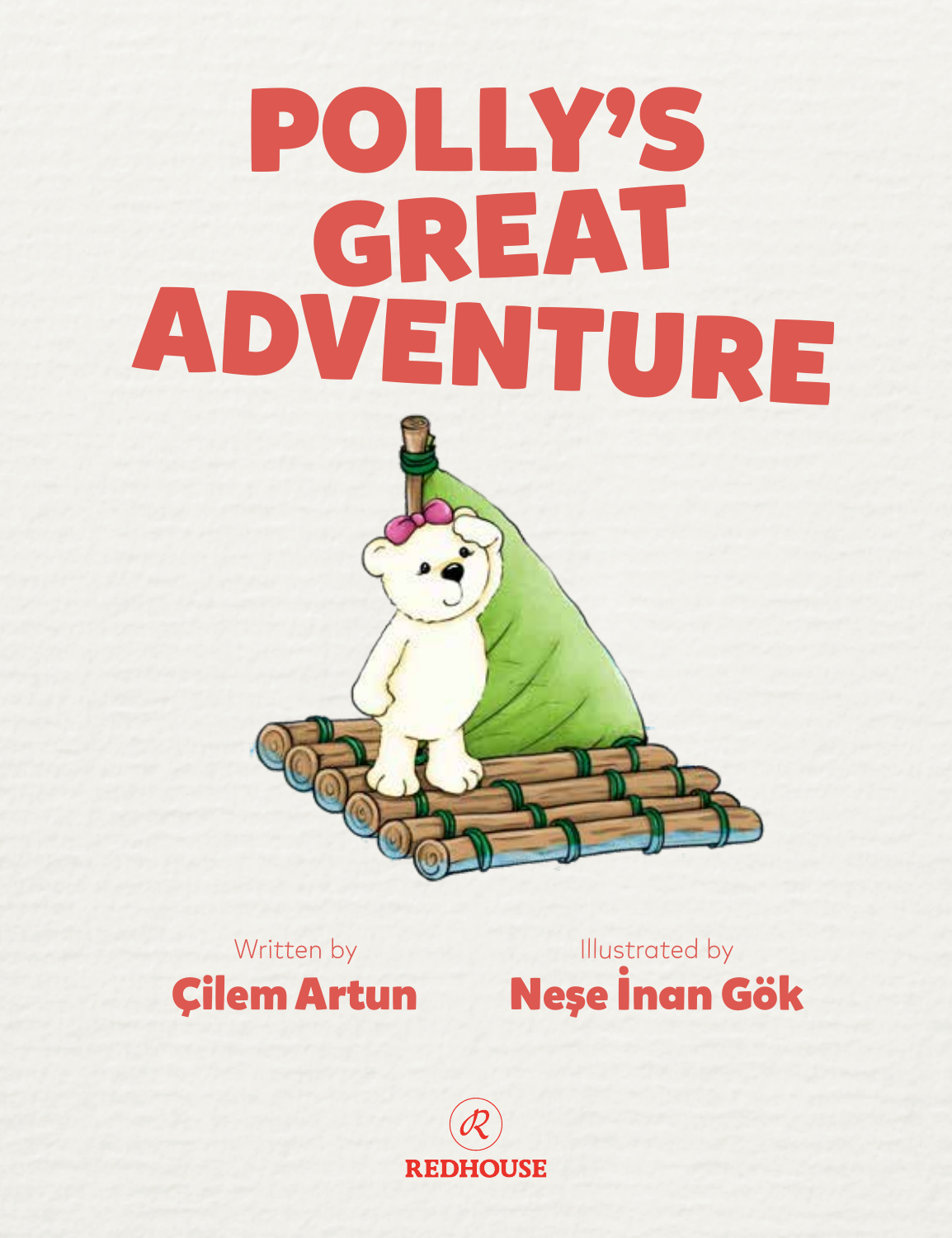SEV Yayıncılık Eğitim ve Ticaret A.Ş. bir Sağlık ve Eğitim Vakfı kuruluşudur. Nuhkuyusu Cad., No. 197 Üsküdar İş Merkezi, Kat 3, 34664 Bağlarbaşı, Üsküdar, İstanbul Tel.: (0216) 474 23 43 • Sertifika No. 12603

Redhouse Reading Set, Polly's Great Adventure

© 2020 SEV Yayıncılık Eğitim ve Ticaret A.Ş.

Yazan: Çilem Artun Resimleyen: Neşe İnan Gök Yayın Yönetmeni: S. Baha Sönmez Editör: Damla Tanla Grafik Tasarım: Hüseyin Vatan

Birinci Baskı: Mart 2020

ISBN: 978-975-413-075-1

Tüm hakları saklıdır.

Kütüphane Bilgi Kartı (CIP): Artun, Çilem Redhouse Reading Set, Polly's Great Adventure 1. Çocuk Edebiyatı 2. Yabancı Dil Eğitimi 3. İngilizce İstanbul, SEV Yayıncılık, 2020, 56 Sayfa ISBN: 978-975-413-075-1

Baskı: İmak Ofset Akçaburgaz Mah., 137 Sok., No. 12, 34522 Esenyurt, İstanbul Tel.: (0212) 444 62 18 • Sertifika: 45523

## BEFORE YOU READ

1. Imagine you could travel anywhere in the world. Where would you go?

2. What do you know about Africa? What kind of animals live there?

 $\bullet$  $\bullet$  $\bullet$  $\bullet$  $\bullet$  $\bullet$  $\bullet$  $\bullet$  $\bullet$  $\bullet$ 

DON'T FORGET: There is a picture dictionary on the last pages of this book where you can look up the meanings of the words you don't know.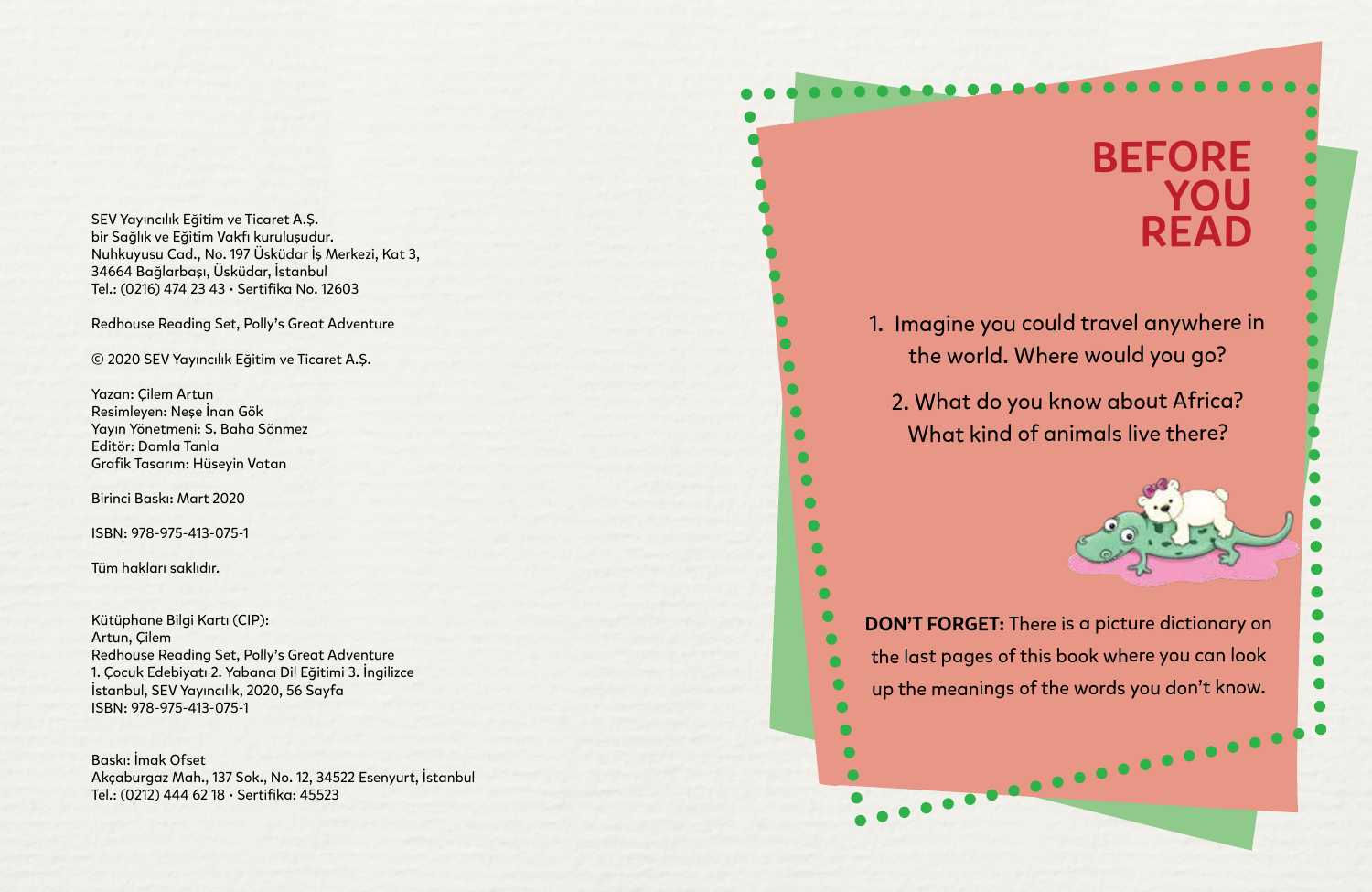"Wake up Polly! Wake up!" said Polly's mommy softly patting her head. "It is time to get up. Today is the first day of school."

First day of school... Did Polly hear it right? Was she going to be a first grader in the Arctic School?